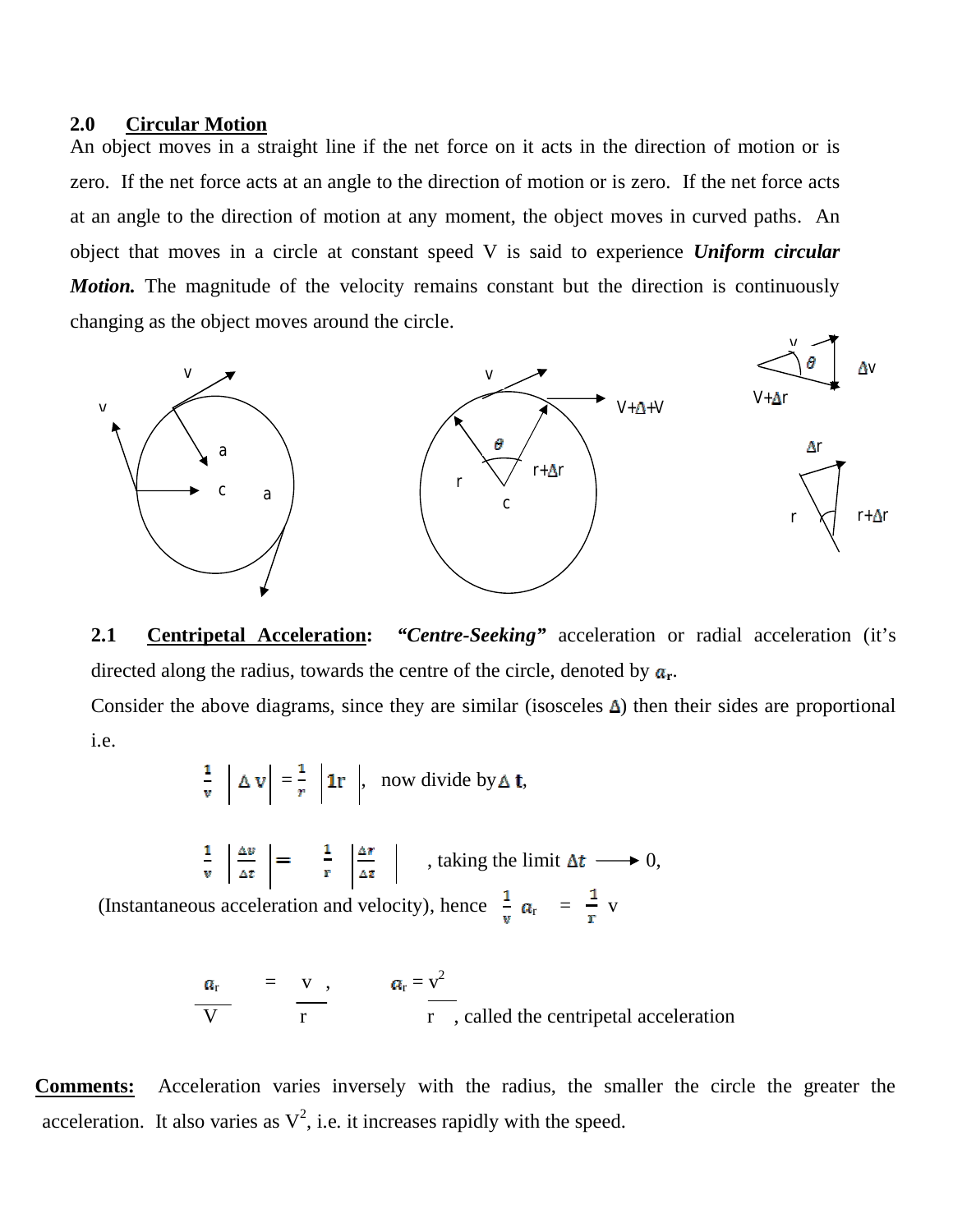#### **Example:**

(1). A 150g ball at the end of a string is revolving uniformly in a horizontal circle of radius 0.6m. The ball makes exactly 2.0 revolutions in a second; what is its centripetal acceleration?

$$
V = \frac{2\pi r}{t}
$$
  
=  $\frac{2(3.14)(0.6)}{0.5}$  = 7.54m/s

$$
\therefore a_r = V^2 = (7.54)^2 = 94.8 \text{m/s}^2
$$
  

$$
\frac{1}{r} = \frac{94.8 \text{m/s}^2}{0.6}
$$

**Note:** The period T of an object revolving in a circle is defined as the time required for one complete revolution.

$$
V = \frac{distance}{time} = \frac{2\pi r}{T}
$$

(2). The moon is nearly circular orbit about the Earth has a radius of about 384,000km and a period of 27.3days. Determine the acceleration of the moon towards the earth. Solution: To orbit the earth, the moon travels a distance  $2\pi r$ ,

$$
r = 3.84 \times 10^{8} \text{m}
$$
  
 
$$
\therefore v = \frac{2\pi r}{r} = \frac{6.28 \times 3.84 \times 10^{8}}{27.3 \times 24 \times 60 \times 60}
$$

$$
= 1.02 \times 10^3
$$
 mls.

Hence 
$$
a_r = v^2 = (1.02 \times 10^3)^2 = 2.72 \times 10^3 \text{ mls}^2
$$
  
\n $\frac{1}{r} = \frac{(1.02 \times 10^3)^2}{3.84 \times 10^8} = 2.72 \times 10^3 \text{ mls}^2$ 

**2.2:** Centripetal Force: From Newton's 2<sup>nd</sup>, law, F= Ma, an object that is accelerating must have a net force acting on it. Therefore, for a ball on the end of a string, moving in a circle must have a force applied to keep it moving in that circle.

Since, 
$$
a_r = v^2
$$
  $\therefore$  Centripetal force is F = Mv<sup>2</sup>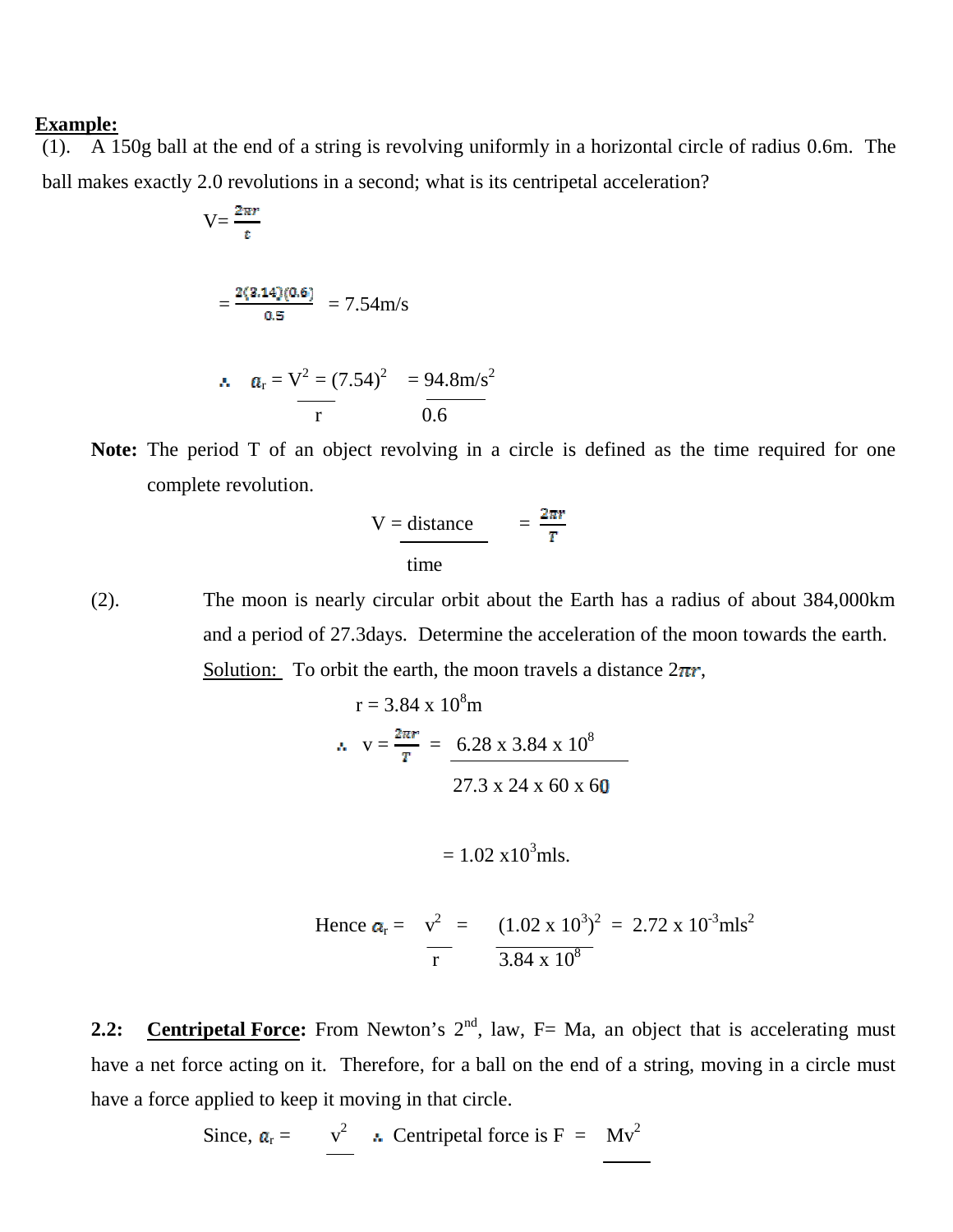Since,  $a_r$  is directed towards the centre at any moment, the net force too must be directed toward the centre of the circle.

(In vector form, F= - M v<sup>2</sup> i, if  $\equiv \implies$  is a unit vector in that direction r r

Example: A car travels on flat circular track of radius 200m at 30m/s and has a centripetal acceleration  $a_r = 4.5 \text{m/s}^2$ .

> (a) If the mass of the car is 1000kg, what frictional force is required to provide the acceleration?

> (b) If the co-efficient of static friction  $\aleph_s$  is 0.8, what is the maximum speed at which the car can circle the track?

#### Solution

| (a) | Mass = 1000kg, $\alpha = 4.5$ m/s <sup>2</sup>    |                      |
|-----|---------------------------------------------------|----------------------|
|     | $F = Ma_r = 1000 \text{ x } 4.5 = 4500 \text{ N}$ | $\frac{F}{N}$ = N    |
| (b) | $W = mg$ (i.e normal force N)                     | $F = u N$            |
|     | :. Frictional force possible is $N_s$ N= $N_s$ mg | $F = U_s N = N_s mg$ |
|     | $mv^2 = N mg$                                     | <b>Digression</b>    |
|     | r                                                 |                      |
|     | $= \sqrt{Nsrg}$                                   |                      |
|     | $(0.8x200x9.8) = 39.6m/s$<br>$=$                  |                      |
|     |                                                   |                      |

**Comment:** If the driver attempt to exceed 39.6m/s, the car will not be able to continue on the circular course and it will skid off.

## **2.3 Moment of Inertial**

Moment: Turning effect of a force about an axis. And Torque is just equal and opposite forces. Despite the fact that  $T = I \propto$  is similar in form to  $F = Ma$ , it is important to realize that both the

r r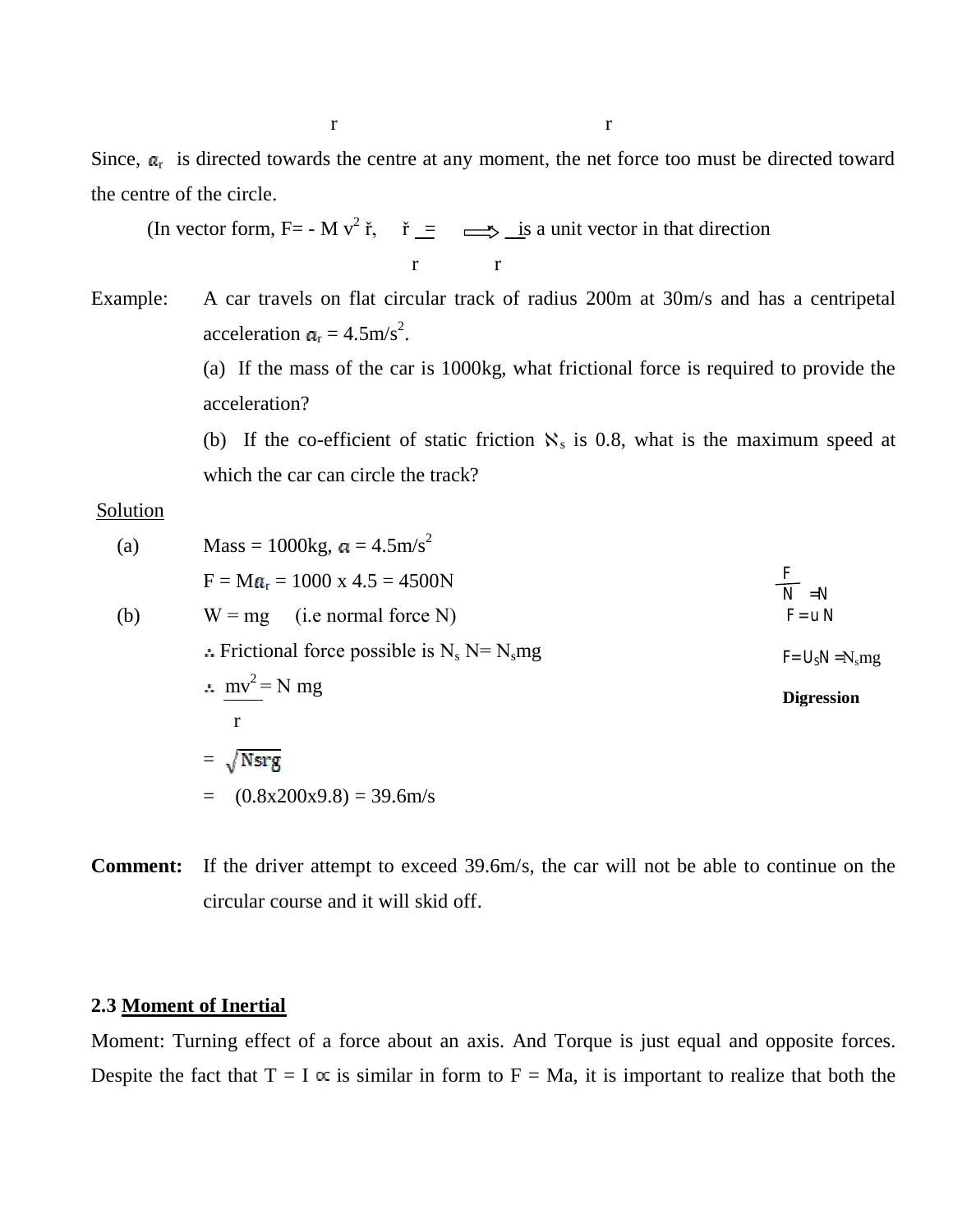torque **T** and moment of inertial **I** depend on the position of the axis of rotation. **"I"** also depends on the shape and mass of the rotating object.

To calculate the moment of inertial of a complex object, we must initially separate the object into N small pieces of mass  $m_1, m_2, m_3, \ldots, m_N$ , with each piece having distance  $r_1, r_2, r_3, \ldots, m_N$  $r_N$  from the axis of rotation.

> Moment of inertial I for first piece is  $I = m_1 r^2 + m_2 r_2^2 + \dots + M_N r_N^2$

#### $\sum_{i=1}^N \text{m1r2}$ , *Note that I is large when the force are far from the axis of rotation.*

When the masses are arbitrarily small, the sum becomes an integral, given by

 $I = \int r^2 \, dm$ , so, for several shape and sizes, we have different moments of inertial. For instance, a uniform disk or cylinder of radius R rotating about the axis,

$$
I = \frac{1}{2} mR^2
$$
 and for a rod of length **l** rotating about the centre,  

$$
I = \frac{1}{12} ml^2
$$

**Example:** Two equal point masses  $M_0$  are at the ends of a mass less than bar of length **l**. Find the moment of Inertial for an axis perpendicular to the bar through (a) the centre (b) an end

**Solution (a):** For an axis through an end, the mass at that end has  $r = 0$  while the other mass is at a distance **l**, so

$$
I = M_0 \left(\frac{l}{2}\right)^2 + M_0 \left(\frac{l}{2}\right)^2 = \frac{M_0 l^2}{2}
$$

(b) For an axis through an end, the mass at that end has  $r = 0$  while the other mass is at a distance 1, so,  $I = 0 + M_0 l^2 = M_0 l^2$ 

**Comment:** This shows that moment of Inertial depends on the position of the rotation axis.

**2.4 Centrifugal force:** This is equal and opposite to the centripetal force and therefore acts radially outwards. It is seen to be due to the tension in a cord, required to provide the motion in a circle.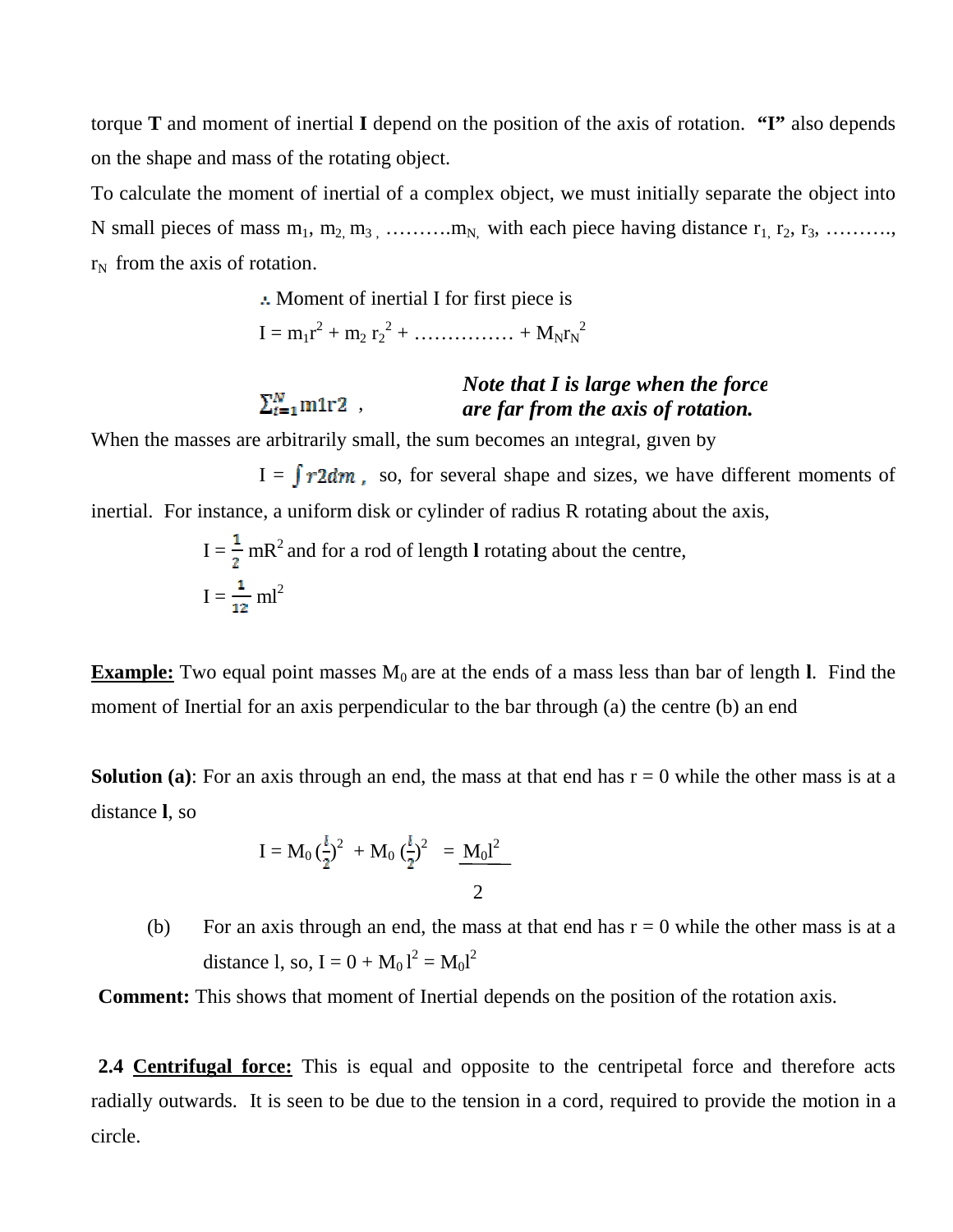### **Assignment 3**

- 1. A 1000kg car rounds a curve on a flat road of radius 50m at a speed of 50km/h (14m/s). Will the car make the turn, or will it skid, if (a) the pavement is dry and the coefficient of static friction is  $N_s = 0.25$ ?
- 2. A racing car starts from rest in the pit area and accelerates at a uniform rate to a speed of 35m/s in 11Sec; moving on a circular track of radius 500m. Assuming constant tangential acceleration, find (a) the tangential acceleration and (b) the centripetal acceleration when the speed is 30m/s.
- 3. Find the moment of Inertial of a thin rod of length **l** and mass m about an axis through its centre.



## **Simple Harmonic Motion**

When an object moves back and forth repeatedly over the same path, it is said to be oscillating or vibrating. Examples are a Sheldon or swing, pendulum clock, violin string etc. S.H.M is characterized by several quantities like (1) Amplitude (maximum displacement of the oscillating object from equilibrium). Cycle (complete oscillation back and forth), Period T (time required for one complete oscillation). Frequency F (the number of cycles in a unit time).

In general, the period T and frequency F are related by  $F = \frac{1}{T}$  in H<sub>z</sub>

Now consider an object at the end of a coil spring, when displaced from its equilibrium position and released, the resulting oscillating motion is referred to as simple harmonic motion. The position, velocity and acceleration are related in a specific way which we now determine.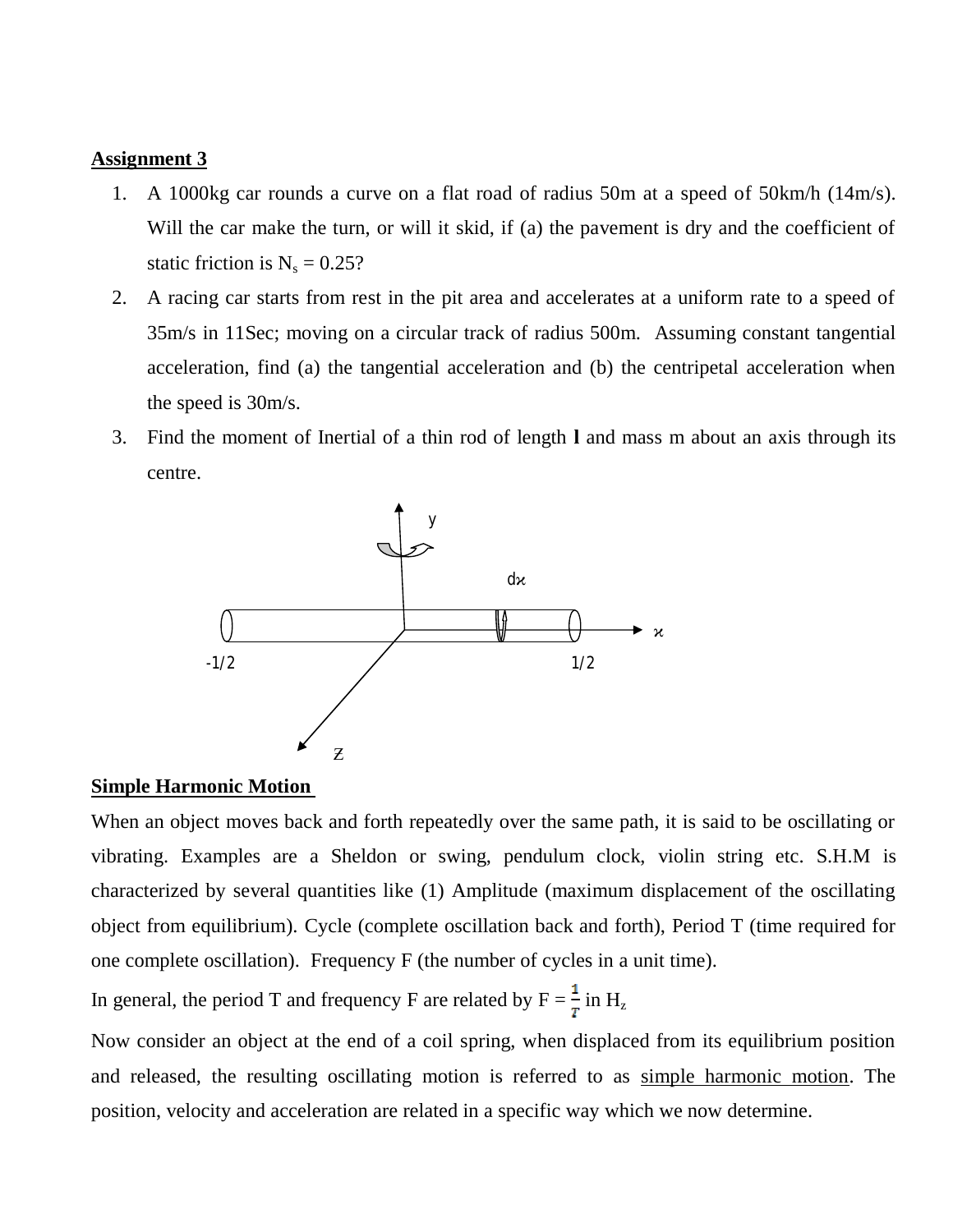When a coil spring is stretched by application of force, the logarithm x and the applied force F are proportional.

 $F = kx$ , k is called the spring constant.

The spring exerts a restoring force that is opposite in direction

 $F = -k\varkappa$ r *-ve sign indicates that the restoring force is always opposite to displacement*

Take for instance, a mass resting on a frictionless table attached to a spring. Suppose the mass is pulled from its equilibrium point and it is released, then it moves under the influence of restoring force.



Now recall that,  $v = \frac{dx}{dt}$  and  $a = \frac{dv}{dt} = \frac{d2x}{dt^2}$ 

Hence 
$$
\mathbf{a} = -\frac{kx}{m}
$$
  $\xrightarrow{2^{nd}}$  derivative of  $\mathbf{x}$  is proportional to  $-\mathbf{x}$ 

i.e  $\frac{d2x}{dt^2} = -\frac{k}{m}\chi$  by comparism

 $\therefore$   $x = -\alpha$  Two functions that have this properly are sines and cosines For instance,

 $x = A$  co scot, where A and W are constants to be determine shortly.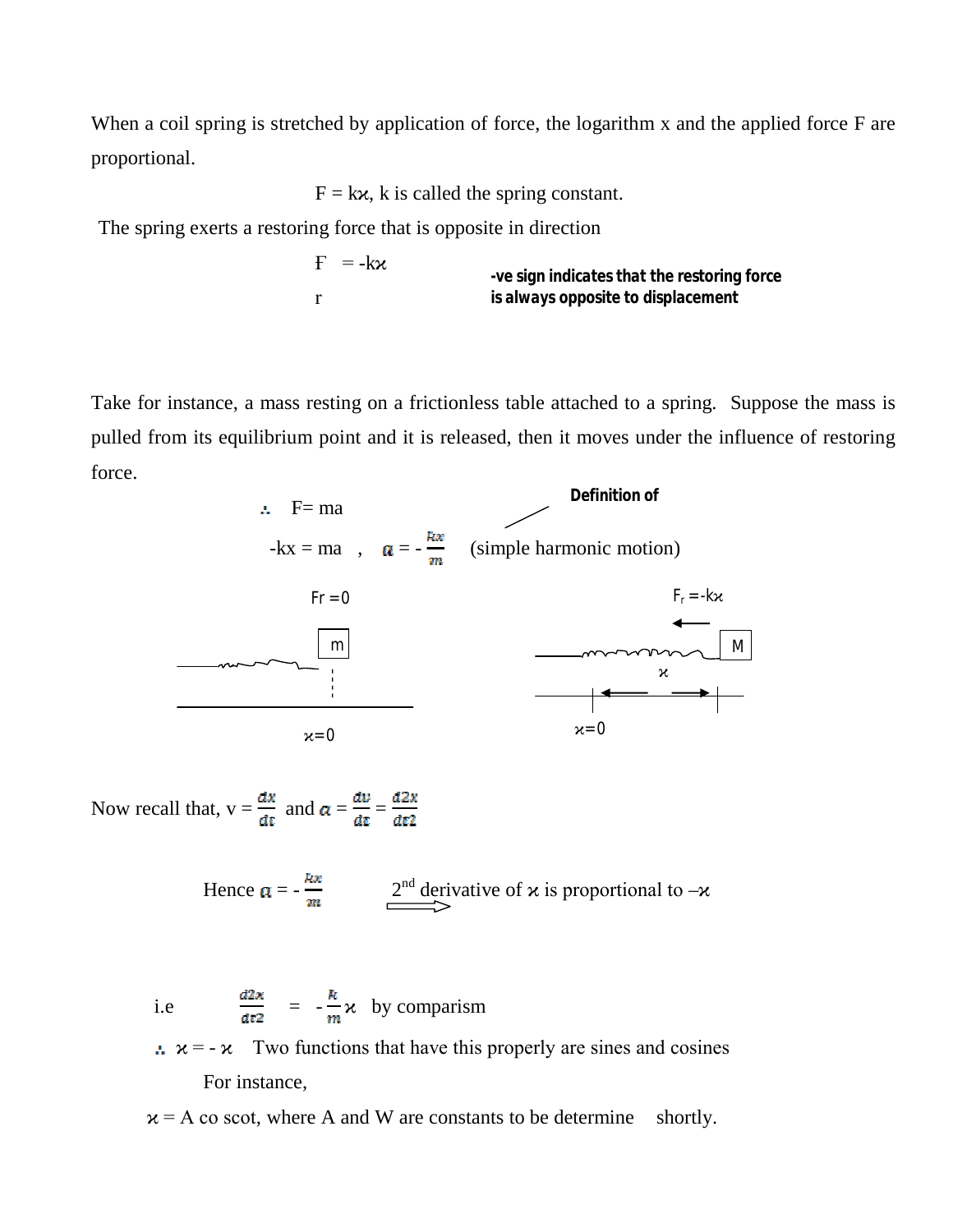$\frac{d}{dx}$ (cos  $\omega t$ ) = -  $\omega$ sm  $\omega t$ , V =  $\frac{dx}{dt}$  = - A  $\omega$  sin  $\omega t$ Similarly,  $\frac{d}{dt}$  (sm $\omega t$ ) =  $\omega$  cos  $\omega t$  $\therefore$  a =  $\frac{dv}{dt}$  = A  $\omega^2$  cos  $\omega t$ Recall S.H.M., equation,  $a = \frac{-k}{m}x$ , so by compassion  $\frac{-k}{m}$  x = - A  $\omega^2$  cos  $\omega t = -\omega^2 \frac{A \cos \omega t}{x}$  $\therefore \frac{-kx}{m} = -\omega^2 x$  $\omega^2 = \frac{k}{m}$  or  $\omega = \sqrt{\frac{k}{m}}$ 

A and  $\omega$  A are the amplitude, maximum displacement in either direction from the equilibrium position.

Since 
$$
\omega = 2\lambda f
$$
 and  $f = \frac{1}{r}$   
\n $\therefore \omega = \frac{2\lambda}{T} = 2\lambda f$   
\nOr  $f = \frac{1}{r} = \frac{\omega}{2\lambda} = \frac{1}{2\lambda} \sqrt{\frac{k}{m}}$ 

**Question:** An object has a mass of 0.1kg and is on a flatless table. If a 5N force is applied, the spring in stretched 0.2m,

(a) What is the spring constant? (b) Find the characteristic frequency and period of oscillation that the mass is set in motion.

# **Solution:**

a)  $F = kx = k = \frac{f}{x} = \frac{5}{0.2} = 2.5 \frac{N}{m}$ 

b) 
$$
f = \frac{1}{2\pi} \sqrt{\frac{k}{m}} = \frac{1}{2\pi} \sqrt{\frac{25}{0.1}} = 2.52. Hz
$$
,  $T = \frac{1}{f} = \frac{1}{2.52} = 0.397s$   
= 0.397sec

**3.1 Energy in Simple Hamonia Motion**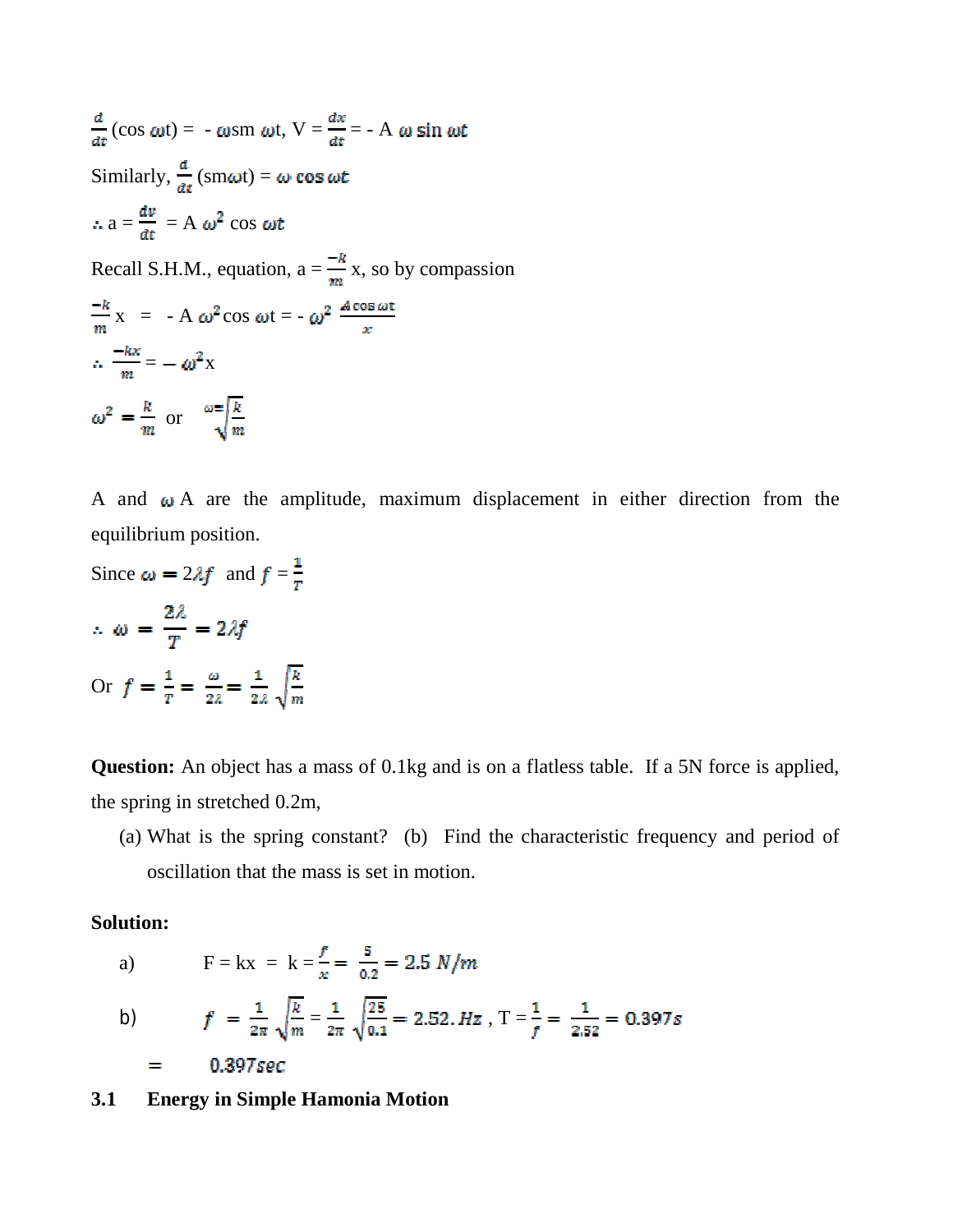In S.H.M., like pendum, there is a continual interchange of potential and kinetic energy, i.e. when the pendulum is at its highest point, the velocity is zero and the energy is entirely potential.

Simply, when a mass oscillates on a spring, the total energy is constant and there is also a continual interchange of potential and kinetic energy. It is convenient to define potential energy to be zero at the equilibrium point. As the mass passes through  $X = 0$ , its energy is entirely kinetic.

The potential energy at a displacement  $\bf{X}$  is equal to the work that must be done against the restoring force to stretch the spring to that extent.

Hence a displaced object, work done by a force **F** is  $\int fr ds$  and the required force to stretch a spring is  $F = kx$ . Hence, work done in stretching the spring from 0 to R is

$$
\omega = \int_0^x f dx = \int_0^x k_x d_x = \frac{1}{2} kx^2 =
$$

: Potential Energy  $u = \frac{1}{2}kx^2$ 

Total energy =  $P \cdot E + K \cdot E = \frac{1}{2} m v^2 + \frac{1}{2} k x^2$ 

**Example:** A mass of 2kg on a spring is extended 0.3m from the equilibrium position and released from rest. The spring constant is 65N/m

- (a) What is the initial potential energy of the spring?
- (b) What is the maximum speed of the mass after it is released?
- (c) Find the speed when the displacement is 0.2m

Solution (a) initially the displacement is 0.3m, so  $u_0 = \frac{1}{2} kx^2$ 

$$
u_0 = \frac{1}{2} \text{ kx}^2 = \frac{1}{2} \text{ x } 65 \text{ x } (0.3)^2 = 2.92 \text{ J}
$$

(b) The energy is totally kinetic when the spring and the mass passes through the unstretched position  $x = 0$ . So the K. $\Sigma \frac{1}{2} m v^2$ 

$$
\frac{1}{2}mv^2 = u_0
$$
  

$$
v = \sqrt{\frac{2u_0}{m}} = \sqrt{\frac{2(2.92)}{2}} = 1.71 \text{ m/s}
$$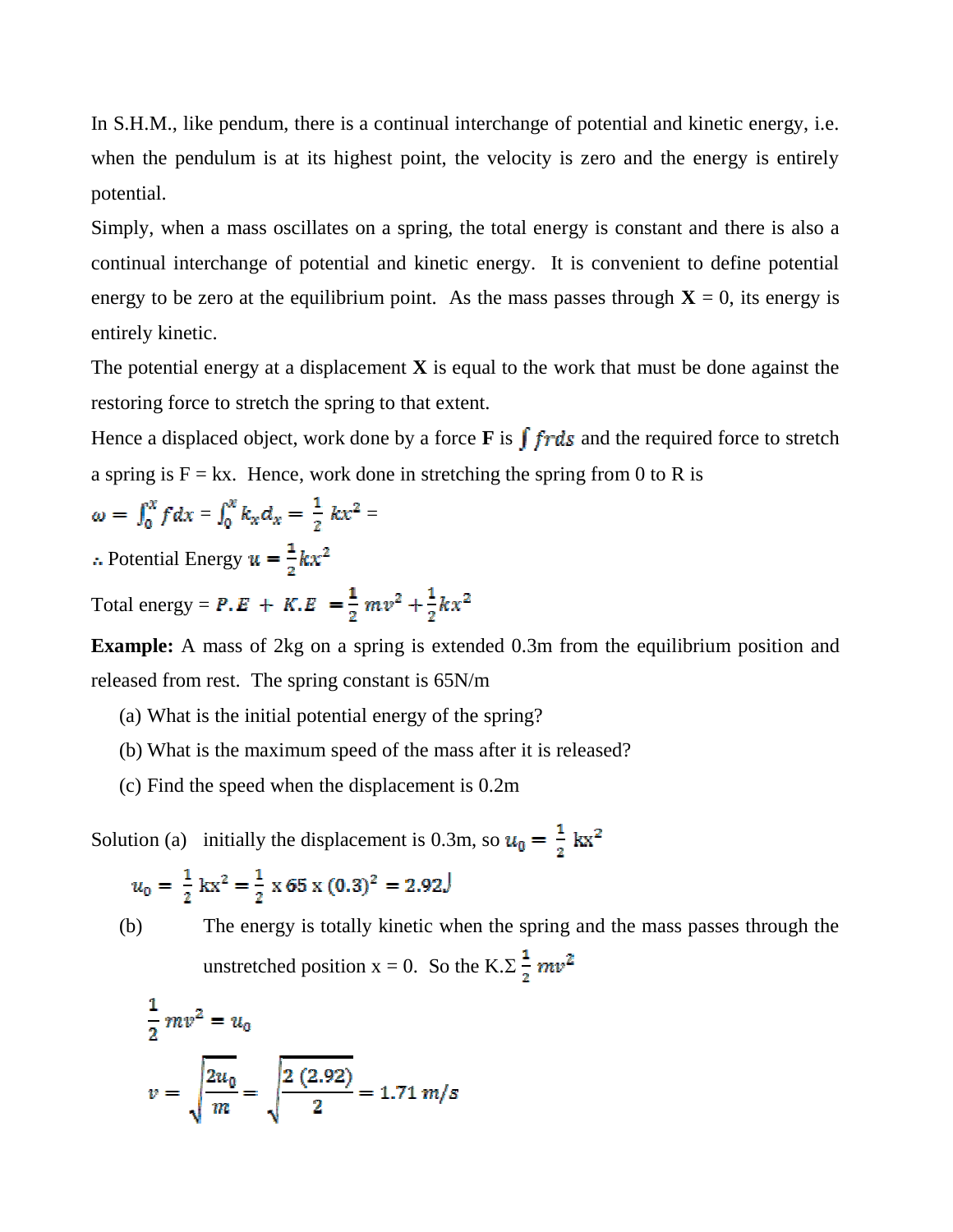(c) When  $x = 0.2m$ , potential and kinetic energies are non–zero since total energy is conserved:

$$
\therefore \frac{1}{2}mv^2 + \frac{1}{2}kx^2 = u_0
$$
  

$$
v = \sqrt{\frac{2}{m}}(u_0 - \frac{1}{2}kx^2)
$$
  

$$
= \sqrt{\frac{2}{2}}(2.92 - \frac{1}{2}(65)(0.2)^2 = 1.27 m/s
$$

# **3.2. Damped Oscillation**

Most real situation cannot be described precisely by the equations of S.H.M. because of the presence of dissipative forces such as friction or air resistance. For instance, a pendulum clock will gradually come to rest unless energy is supplied to replace the losses.

Damping is caused by dissipative forces, typically dependent on the velocity. Dissipative force  $\mathbf{F}_d$  is linearly proportional to V i.e.  $F_d = rv$ ,  $r = damping constant$ , while the minus sign indicates that the damping force opposes the motion.

Now consider the effect of damping force in the equation of motion for a weight on a spring:

When  $r = 0$ , the oscillation continues with same amplitude indefinitely.



When a small amount of damping is present, oscillation is steedily decreases in amplitude until negligibly small.